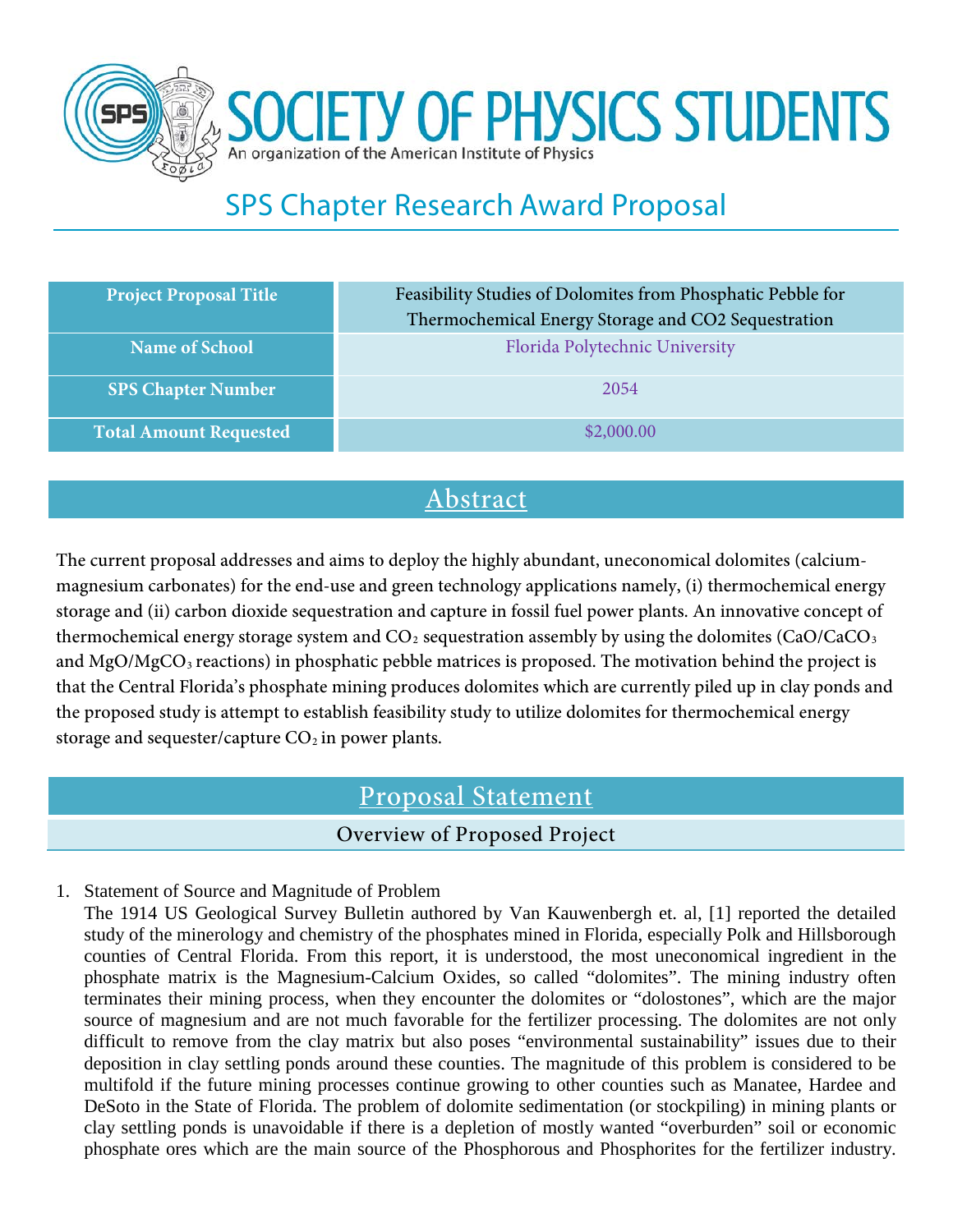The presence of the most troublesome magnesium oxide (MgO) contained dolomites are major hindrance factor in the manufacturing of "phosphoric acid" for di-ammonium phosphate (DAP) fertilizer production, since high magnesium content increases the sulfuric acid consumption, and therefore causes its lower production rate and the phosphoric acid yield [2, 3] [Source: FIPR 2011-2016 strategic plan; Energy and Environmental Profile of the US Mining Industry].

A very recent publication by American Institute of Physics where Konstantinos Kakosimos et. al, studied the characterization of surface carbonates as obtained from various regions of Qatar peninsula and have shown promising potential for  $CO<sub>2</sub>$  capture and thermochemical energy storage [4]. According to this report dolomites have higher performance in terms of  $CO<sub>2</sub>$  sorption and storage capacity when compared to calcite. Long term cyclic study up to 27% thermal energy storage was demonstrated by Judith Perlinger et al in groundwater aquifer, which was plausible by the presence of minerals (dolomites) [5]. Based on the aforementioned factual reports, it is proposed to examine and conduct the feasibility study to utilize the high abundance of dolomites in phosphatic clay matrices for most sustainable and green technological applications such as (i) thermochemical energy storage (TCES) in concentrated solar (CSP) power plants and (ii) carbon dioxide sequestration-capture (Carbon Capture and Storage, CCS) at the fossil fuel base power plants.

#### 2. Impact if Specific Objectives Are Met

On one fold, the so called uneconomical dolomites per the phosphate industrial waste (termed as "CRISIS"), will create an OPPORTUNITY for the sustainable and green energy applications, for example, a resource sorbents for CO<sub>2</sub> capture in fossil fuel power plants and for thermo-chemical energy storage in packed beds for concentrated solar power plants. If the specific objectives of this feasibility study are MET, then it will impact positively, the FIPR's and its parent institution, Florida Polytechnic University's on-going strategic goals, in creating research based sustainable energy curriculum, creation of thesis or dissertation problem (project) to attract graduate and undergraduate students, commissioning of new Chemical Engineering major program and international graduate program on Green Chemistry/Engineering and Technologies. In addition to state-of-the-art research endeavor, the proposed study will impact on public health safety, and offer K-12 education and outreach opportunities.

#### 3. Benefits of the Proposed Study (SPS Program)

Demonstrating and deploying the much abandoned "dolostones" or "dolomites" for Green Energy Technologies such as carbon dioxide sequestration-capture and thermochemical energy storage, if the proposed objectives are (nearly) MET, will have potential short term impacts to the economy of State of Florida (in particular Central Florida) and to the United States. The long term impacts in utilizing non-toxic, inexpensive, and earth abundant dolomites for Green Energy applications will reduce the atmospheric carbon foot prints (Green House Gas emission reductions) on our fragile planet "Earth". A successful utilization of dolomites will stimulate interest and early adoption of this material and technology by CSP and conventional power generation industry. This will ensure competitive edge, secure job creation and sustainable prosperity of the local community. Extraction, cleaning and transport of dolomite and subsequent design, fabrication and operation of plant scale TCES and CCS systems will lead to creation of many direct and indirect jobs. In addition, it will create tangible benefits in the form of business attraction, income and revenue growth for the state economy. The SPS undergraduate students of Florida Polytech chapter will greatly benefited by getting research training to work the proposed project and will certainly motivate them to carry out research experience at the undergraduate level and prepare them for graduate studies or workforce in industries or academia.

### Background for Proposed Project

4. Review of Pertinent Literature and Related Work in Progress by Others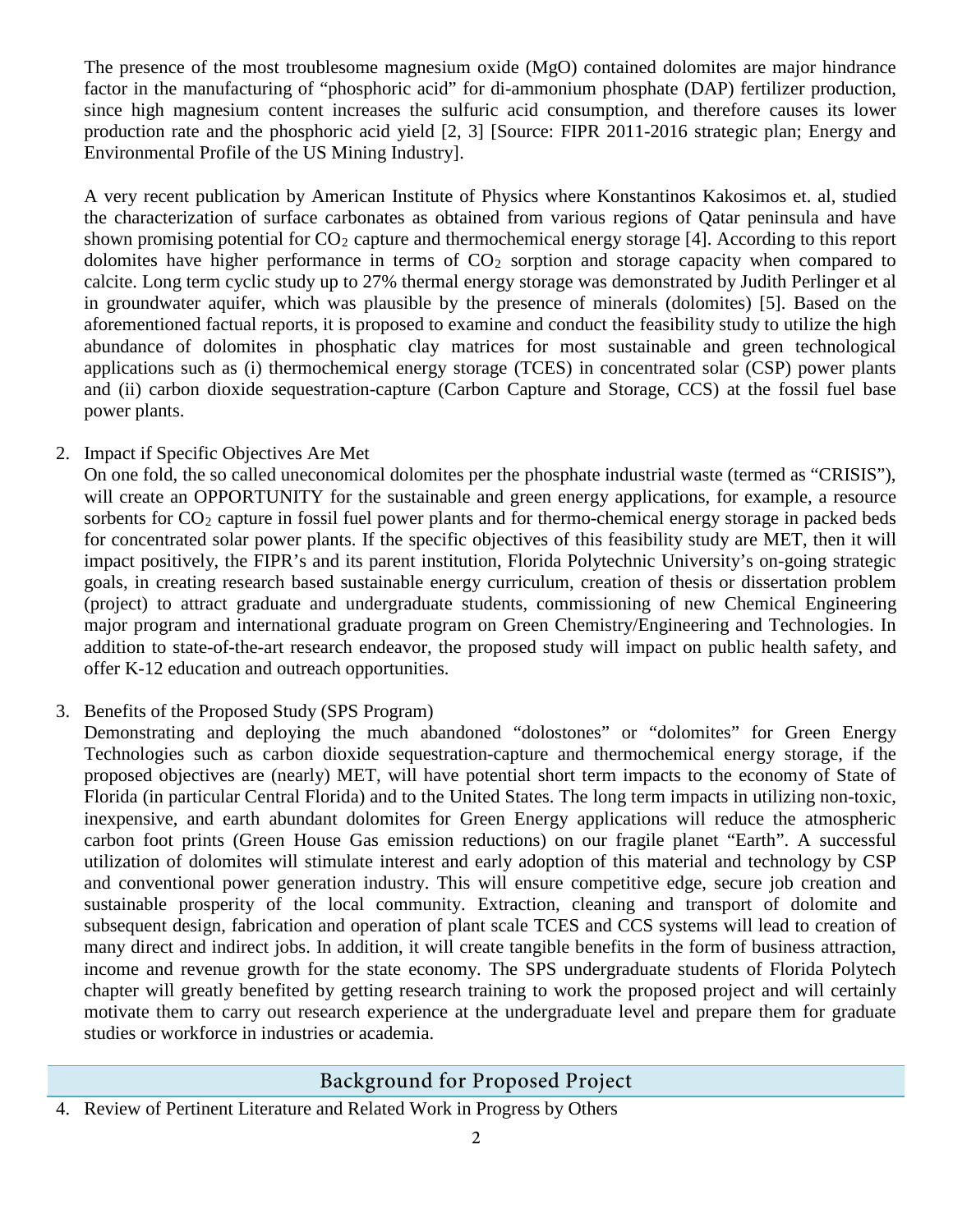According to the Intergovernmental Panel on Climate Change, IPCC's report [6], the reduction of Green House Gas (GHG) emissions can be achieved by two means, one way is to sequester and capture the atmospheric  $CO<sub>2</sub>$  or coal power plants as-produced carbon dioxide, the other pathway is to develop thermochemical energy storage using earth abundant materials. For both of these applications, it is proposed to evaluate the feasibilities of employing the dolomites or other related carbonates which are abundantly available at the Central Florida's Phosphate mining facilities as the potential TCES/CCS candidate. Dolomites (or dolostones) and limestones are widely used as inexpensive solid sorbents for absorbing  $CO<sub>2</sub>$ via sequential calcination and carbonation loop cycles at elevated temperatures.

A comprehensive review of calcination and carbonation of limestone during thermal cycling for  $CO<sub>2</sub>$ sequestration was reported by Stanmore and Gilot in 2005 [7]. Overall, this review literature concluded that the prolonged residence times in fluidized bed systems affect the cycling performances of calcite and dolomites. Drupatie Latchman, a graduate student (mentored by Dr. Sesha Srinivasan, investigator of this current proposal) of the University of South Florida's Clean Energy Research Center did her preliminary studies on the  $CO<sub>2</sub>$  capture from fossil fuel power plants using dolomite and partially concluded that dolomites immobilized on yttria fabrics lead to increase in  $CO<sub>2</sub>$  absorption capacity [8]. Long term calcination/carbonation cycling were reported by Zhongxiang Chen et. al, [9] which demonstrated that the cycling stability of Strassburg limestone and Arctic dolomite increases if these materials are pre-treated for 24h calcination periods. Ke Wang et. al, very recently reported that there is an enhancement of activity and stability in  $CO<sub>2</sub>$  absorption, if one can coat MgO by carbon derived from the citric acid. The carbon coating is favorable in achieving smaller grains, larger specific surface area and pore volume while obtaining more uniform distribution of CaO and MgO [10]. In the above study, the authors examined the natural dolomite obtained from Anhui Province of China with compositions of CaO-37.01%, MgO-22.50%, SiO<sub>2</sub>-0.11%,  $Fe<sub>2</sub>O<sub>3</sub>-0.1%$ , and  $CO<sub>2</sub>$  balance. Another natural mineral dolomite from Seljelid, Norway was used as a precursor to modify Ca:Mg ratio and loaded with nominal compositions of Zr (up to 1wt%). The modified ore has shown superior cyclic performance when compared to the pristine dolomite [11]. The BET specific surface area and pore volume were increased and showed enhance gas sorption kinetics for those pre-treated and Zr modified samples.

Cheap, efficient and non-toxic energy storage technologies are vital to handle the rapidly increasing usage of renewable energy at the energy production sites, for example, grid stations, solar power plants and wind mills. The United States Patent Office issued many patents for the design and development of heat storage units involving calcium hydroxide/dolomite mixtures [USPTO, 4,447,347, Goldfarb et al, May 8. 1984; USPTO, 2,380,480, Werner Syx et al, July 31, 1945] [12, 13]. Solar energy based power generation in concentrated solar power (CSP) plants often deploy sensible or phase change materials (PCM) systems for storing the latent heat of the sun either received in parabolic troughs or dish type configurations. Tanvir Alam's doctoral thesis from USF's Clean Energy Research Center (mentored by Dr. Jaspreet Dhau, investigator of this current proposal) [14] and their breakthrough discovery of encapsulated PCM's reported in 2016 ASME Conference Proceedings on Renewables, thus demonstrated the exergy to energy ratio up to 90% in a packed bed system [15] design. Another important method of storing heat is by thermochemical reactions using calcite and dolomite which undergoes reversible reactions of  $CO<sub>2</sub>$  cycling at elevated temperatures. The added advantage of using CaO/MgO/CO2 for such applications can not only store the large amounts of energy per unit mass but it also can upgrade the temperature of the heat energy. The highest thermal  $CO<sub>2</sub>$  conversion efficiency (above 50%) is reported in these dolomite systems by upgrading heat at 773K to temperatures above 1073K [16]. Beatriz Sarrion et. al, have very recently demonstrated that the Calcium Looping (CaL) process based on multicycle carbonation/calcination of natural limestone/dolomite (obtained from Bueres, Spain) for thermochemical storage of CSP [17]. Magnesium based layered hydroxide salts have been synthesized and evaluated for thermochemical energy storage by Yamashita et al [18]. In this investigation, the authors have systematically studied effect of several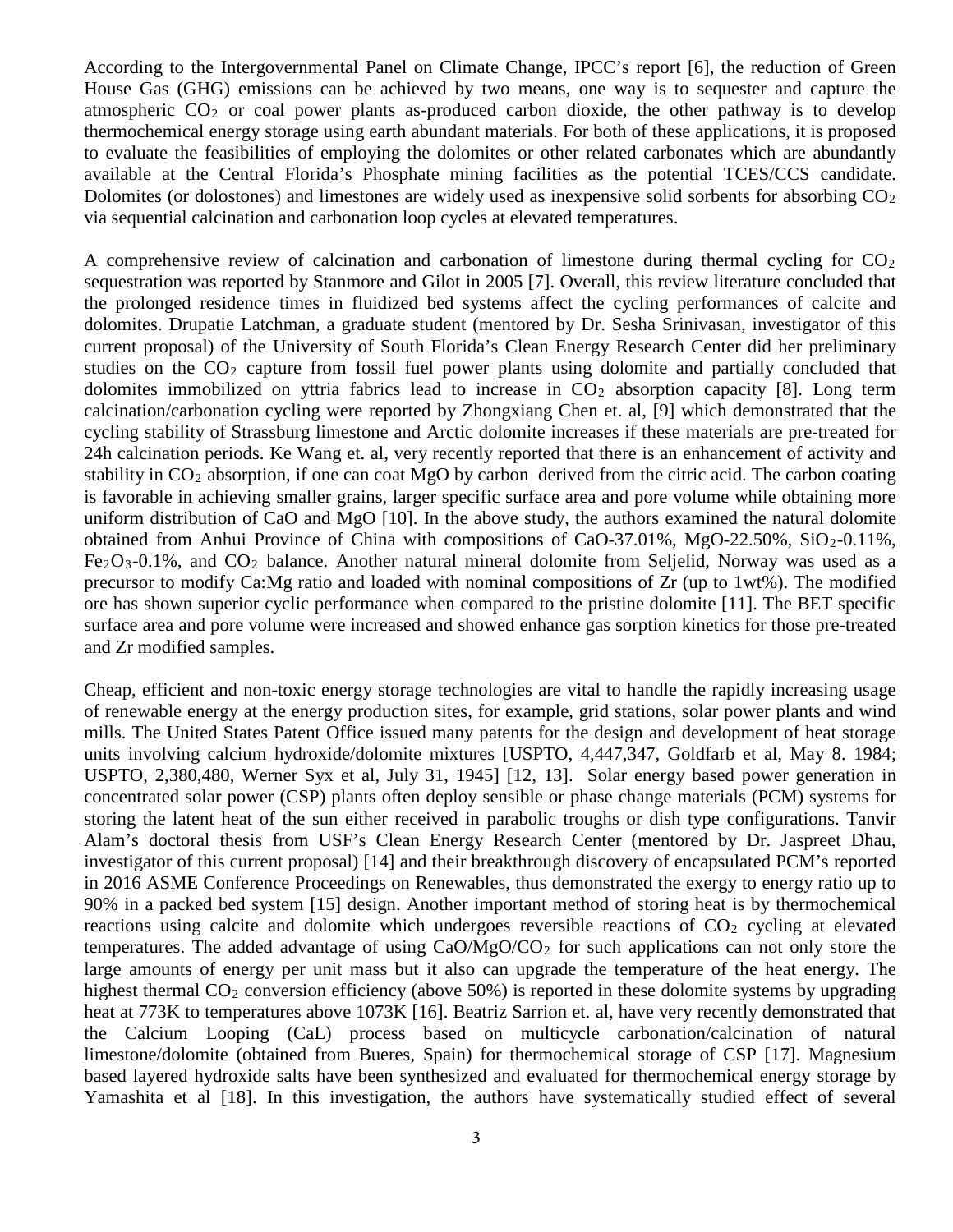experimental conditions on the synthesis of Mg based layered hydroxide salts by simple aqueous solution derive methods, and their potentials of the multistep chemical heat storage property.

#### Expected Results

#### 5. Enumeration of the Specific Project Goals

An innovative concept of using dolomites  $(CaO/CaCO<sub>3</sub>$  and  $MgO/MgCO<sub>3</sub>$  reactions) in phosphatic clay matrices for the thermochemical energy storage (TCES) system and  $CO<sub>2</sub>$  sequestration assembly is

proposed. The dolomite based TCES system (Figure 1) can be integrated with a Concentrated Solar Power (CSP) plant to reduce the cost of renewable energy generation and address issues related to the intermittent nature of the solar energy. The same system can be utilized as a Carbon Capture and Storage (CCS) unit to capture the carbon dioxide  $(CO<sub>2</sub>)$  emissions from the conventional fossil fuels based power plants, and in the process prevent  $CO<sub>2</sub>$  from entering the atmosphere.



Figure 1. Proposed Thermochemical Energy Storage

This proposal is based on our prior experience in developing thermal energy storage (TES) systems. We propose to test the feasibility of utilizing dolomites, a by-product from phosphate mining, as the energy storage material in a packed bed reactor for the reversible  $MO/MCO_3$  ( $M = Ca$ , Mg) reaction. Based on our initial calculation, the CaO/CaCO<sub>3</sub> storage system has an energy density of  $4806 \text{ MJ/m}^3$ , which is within the target range of DOE goal. However, previous attempts to utilize this reaction by other group has not been successful as it suffered from a decrease in capacity over repeated carbonation/calcination cycles [19]. This is mainly due to the sintering of CaO under severe calcination conditions and filling of the pores in CaO due to the formation of the  $CaCO<sub>3</sub>$  layer which prevents the diffusion of  $CO<sub>2</sub>$  to the CaO layers below it.

The use of mined dolomite ore may be advantageous in the present case as the impurities in the raw dolomite ore will increase the surface area for the solid-gas reaction and prevent the sintering of the CaO and MgO particles under harsh calcination conditions. This will allow the TCES system to operate at high pressures and temperatures with no degradation in capacity on repeated thermal cycling, which is not possible with current available technologies. In order to ensure success of this concept, the proposal consists of two independent parts. The first part will focus on studying the decarbonation/carbonation of raw dolomite  $MO/CO_2/MCO_3$  (M = Ca and/or Mg) ore with a very high and steady cyclic conversion rate. The basic reactions of the MCO3/MO system are:

- (1) Calcination:  $CaCO<sub>3</sub>(s) \longrightarrow CaO(s) + CO<sub>2</sub>(g) \qquad \Delta H^{\circ} = 178 \text{ KJ/mol (endothermic)}$ Carbonation: CaO(s) + CO<sub>2</sub>(g)  $\longrightarrow$  CaCO<sub>3</sub>(s)  $\Delta$ H<sup>o</sup> = -178 KJ/mol (exothermic)
- (2) Calcination:  $MgCO_3(s) \longrightarrow MgO(s) + CO_2(g)$   $\Delta H^{\circ} = 118 \text{ KJ/mol}$  (endothermic) Carbonation:  $MgO(s) + CO_2(g) \longrightarrow CaCO_3(s)$   $\Delta H^{\circ} = -118 \text{ KJ/mol}$  (exothermic)

It is assumed that the impurities in the mined dolomites has the potential to disrupt the CaO lattice structure resulting in higher reactivity which will allow us to address problem of decrease in capacity over repeated carbonation/calcination cycles faced by other researchers in the past due to sintering. We will determine the enthalpy of the above mentioned carbonation and decarbonation reactions with the dolomite ore and observe the enthalpy variation after repeated cycling.

The second part will be focused on developing a hybrid dolomite system with dopants or supports to introduce defect crystal lattice in the active materials. This is to address extremely slow nature of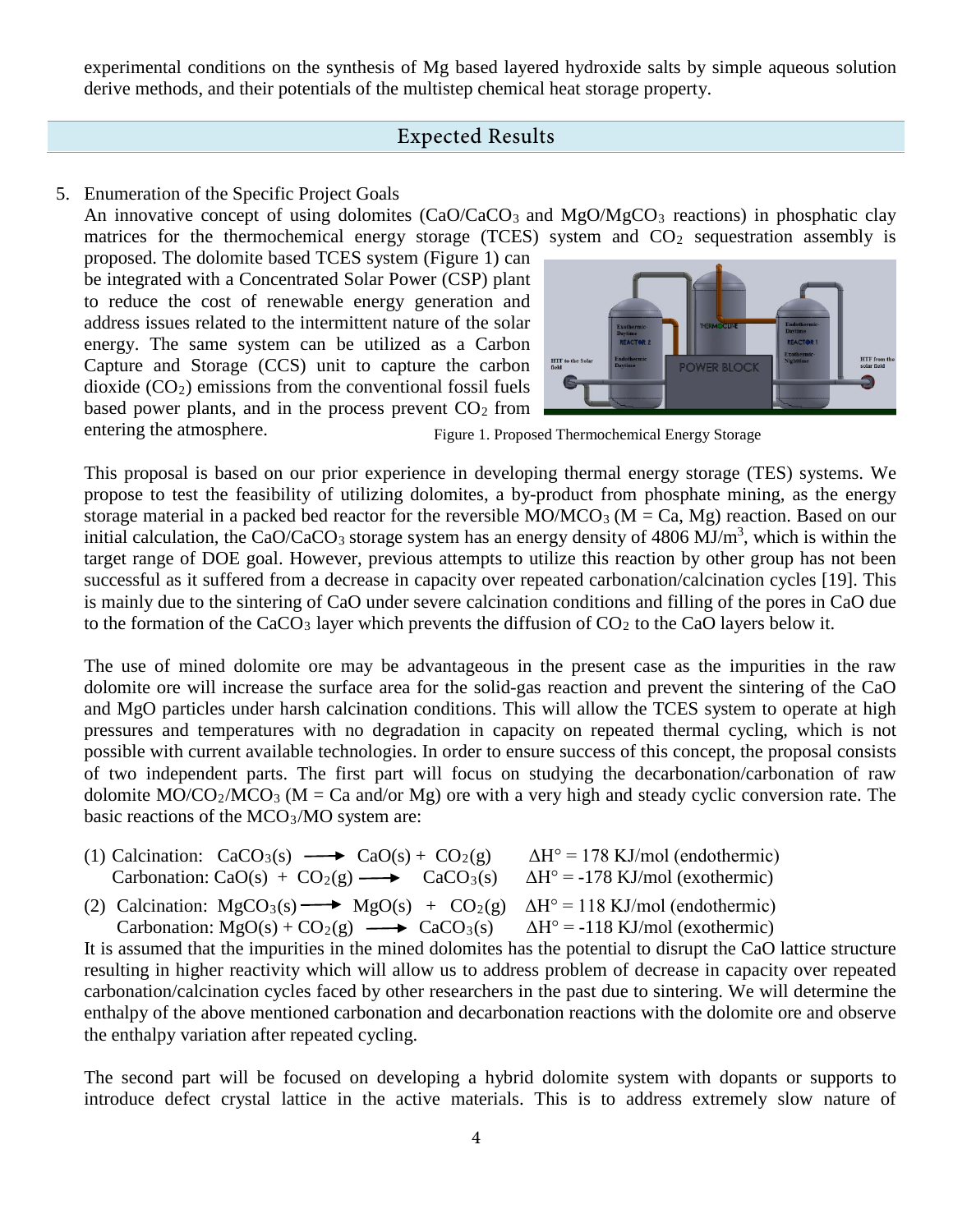carbonation reaction and speed up the reaction. We will investigate the use of dopants, such as NaBr and other alkali metal carbonates. LiBr have been recently reported to be very effective in making MgO reactive by a research group at the Tokyo Institute of Technology [20].

6. Past and Present Work Done on Problem by Principal Investigator

Dr. Jaspreet Dhau, faculty mentor of Chemistry is involved in the development of thermal energy storage systems since 2012. He has successfully developed latent heat thermal energy storage systems that can store heat in phase change materials in the temperature range, 300-850 °C [15, 21-23]. His development has led to a grant of one US patent and filing of three patent application. Dr. Sesha Srinivasan, faculty mentor of Physics has done extensively the thermogravimetric analysis (see Figure 2 below) of ceramic fabric (alumina or yttria) impregnated calcite and dolomite for  $CO<sub>2</sub>$  capture (unpublished works [2008-2009] and Graduate Thesis of Drupatie Latchman and Man Su Lee [8, 24, 25]). Dr. Sesha Srinivasan and co-workers have published a research article on hydrogen and carbon dioxide storage via nitrogen rich porous aromatic framework (NPAF), for example, p-phenylenediamine) with the BET surface area of 1790  $m^2g^{-1}$  [26] and at temperatures of 77K and 273K respectively (Figure 3).



Figure 2: Thermogravimetric analysis of reversible calcination and carbonation cycles of calcite and dolomites at elevated temperatures  $(750 °C)$  [8, 24].



Figure 3: Hydrogen and CO<sub>2</sub> capture at 77K and 273K using nitrogen rich porous aromatic framework [26].

### Description of Proposed Research - Methods, Design, and Procedures

The overall objective of this proposal is to develop an inexpensive and efficient sorbent systems not only to capture the greenhouse gas  $(GHG)$ ,  $CO<sub>2</sub>$  but also efficiently deployed as thermo-chemical energy storage material in concentrated solar power (CSP) plants. The central hypothesis of the proposed study is to explore the feasibility of waste contaminant in phosphatic rocks such as dolomite (calcium magnesium carbonate) in clean energy applications mentioned above. The following objectives and feasibility studies will be tested.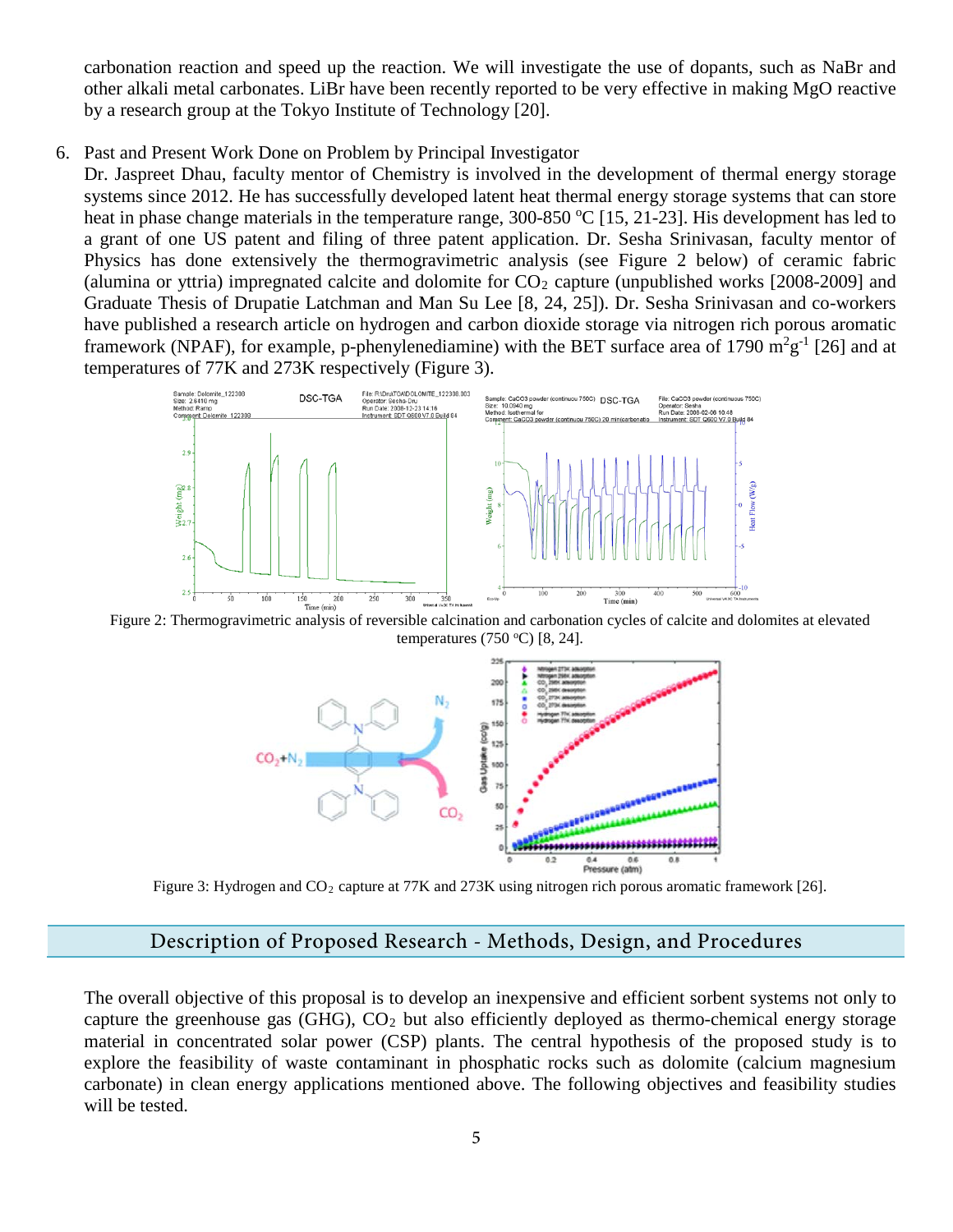- 1) Develop an Inexpensive sorbent materials using waste contaminants from Phosphatic Rocks: Our preliminary investigations revealed that the use of dolomite in  $CO<sub>2</sub>$  capture enhances in terms of reaction rate and capacity than pure calcium carbonates since magnesium carbonate with higher surface area, and decomposition at lower temperatures in the dolomite that allows more  $CO<sub>2</sub>$  molecules to react with calcium oxide [7].
- 2) Quantify the CO2 capture or conversion, determine the regeneration time needed and evaluate the cyclic performance of the dolomite sorbent. CO<sub>2</sub> molecules from the flue gas react calcium oxide in the sorbent to form calcium carbonate. Heat is then used in the regeneration process to drive the  $CO<sub>2</sub>$  molecules from the sorbent leaving a pure stream of  $CO<sub>2</sub>$  that can be reused or stored. The multicycle conversion can be calculated using the TGA analysis at carbonation/calcination conditions and also fitted with semi-empirical equation [8].
- 3) Develop a thermochemical energy storage system using the dolomite sorbent material, optimize its characteristics for the yield, reaction rate and high temperature of cyclic processes for the concentrated solar power plants. We will work with our collaborators at University of South Florida, Clean Energy Research Center for utilizing their in-house CSP plant.

The different tasks and research schedule are given in section 6 (Task Breakdown) and 3d.

#### Plan for Carrying Out Proposed Project

#### **Methodology**

The feasibility study to develop dolomites for  $CO<sub>2</sub>$  capture and thermochemical energy storage will follow the general methodology used for

- (i) Dolomite processing to remove dirt and other contaminants
- (ii) Catalyst preparation, for example alumina impregnated dolomite/calcite
- (iii)Procedure for carbonation and calcination cycle
- (iv)Characterization of dolomites at every stages of calcination and carbonation cycles

The following high-end tools and equipment will be used to study the characteristics of dolomite materials as an efficient thermochemical energy storage and  $CO<sub>2</sub>$  capture applications.

- (i) High Energy Ball Milling to pulverize the as-prepared sorbent catalysts
- (ii) TGA/DSC Analyses To estimate and evaluate quantitatively the weight loss and heat flow during calcination and carbonation loop cycles.
- (iii)XRD, XRF, FTIR, SEM, BET To understand the structural, microstructural, chemical, surface area information of dolomites at every cycle or intermittent cycles.
- **Personnel**  SPS members, Florida Polytech Chapter's President Danah Velez and Secretary Wyatt Liptak will be involved in the proposed research and work with the faculty adviser Dr. Sesha Srinivasan. Danah and Wyatt will get proper training on the state-of-the-are equipment and also will get training how to conduct research in a professional way.
- **Expertise** Danah and Wyatt has necessary background completion of courses like Nanoscale and Instrumentation which are helpful to achieve success in the proposed project.
- **Research space** A wet chemical research laboratory and a nanotechnology laboratories in Florida Polytech campus will be utilized for the proposed project study. These students also work with our research institute, Florida Phosphate Research for obtaining dolomites for research.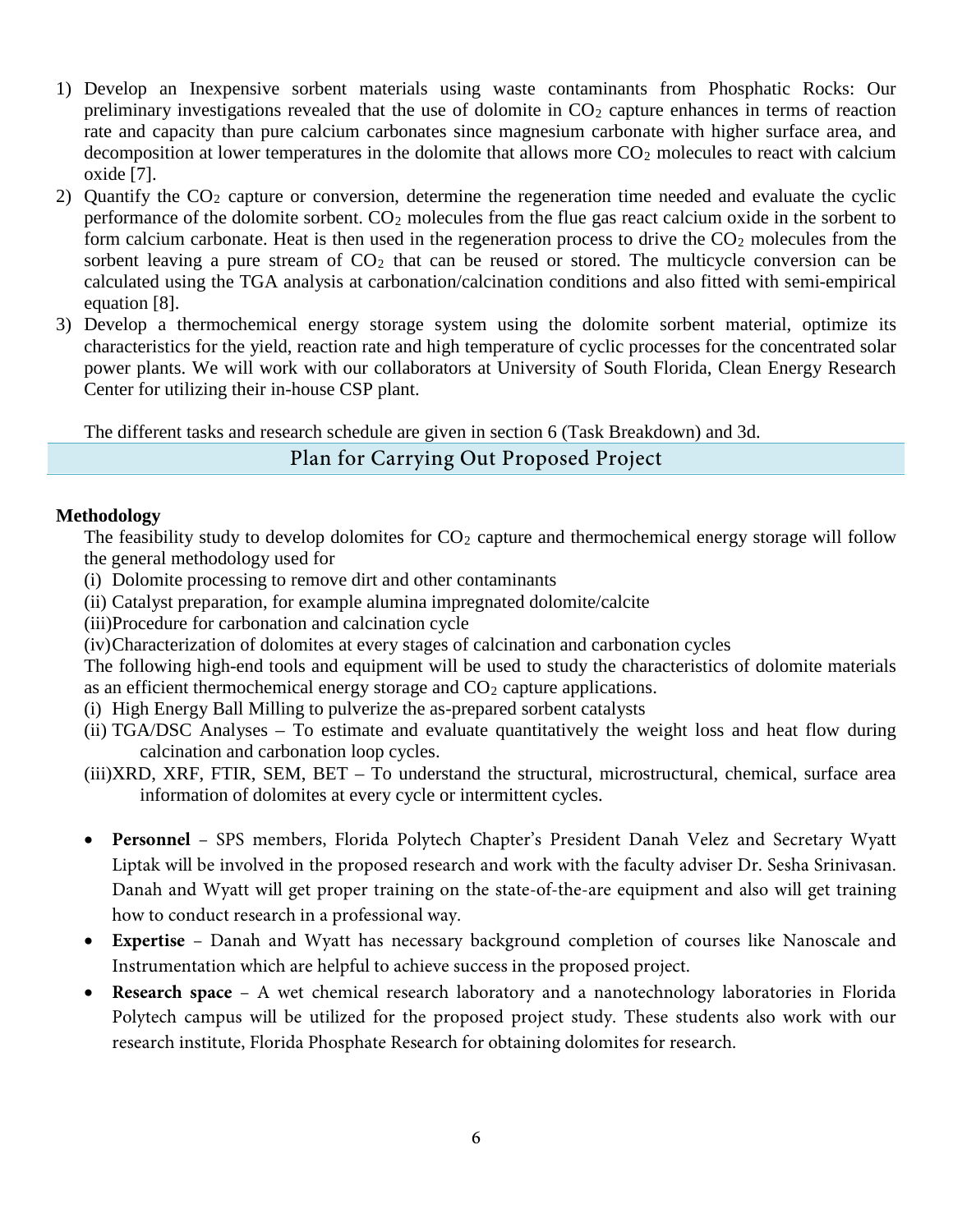• **SPS Faculty Adviser** Dr. Sesha Srinivasan with his expertise on the proposed project will enable the success of the proposed project from its starts till the end of the project timeline. Dr. Srinivasan also very successfully previously receiving SPS Research Award when he was tenured at Tuskegee University.



#### **Tasks Breakdown:**

**Task 1. Processing of Dolomite ore:** We propose to process the dolomite ore to remove dirt and other easily separable contaminants. The clean dolomite will be grinded to obtain a finely and high surface area powdered ore. High surface area reactants facilitates solid-gas phase reaction.

*Task 1.1.* Process mined dolomite ore to remove dirt and other contaminants.

*Task 1.2.* Grind the ore, obtained from Task 1.1, by ball milling to obtain a finely and high surface area powdered ore.

**Task 2. Characterization**. The following techniques will be used for the characterization of the finely powdered ore:

- a) XRD to determine the extent of crystallization of the  $CaCO<sub>3</sub>/MgCO<sub>3</sub>$  content in the processed ore.
- b) SEM for studying the surface morphology before and after cleaning and grinding.
- c) EDX for determining the %age composition of the processed ore.
- d) BET surface analyzer for determining the surface area of the processed ore.

**Task 3. Preliminary performance analysis** of the processed ore in the calcination-carbonation reaction cycle. This will be done by performing TGA experiments under variable reaction conditions which include different pressures and gas flow-rates of air/ $N_2$  and  $CO_2$ . Through these TGA experiments the optimum temperature of carbonation and decarbonation of dolomite will be ascertained. The extent of the calcinationcarbonation reaction will be determined by observing the weight loss/gain of the reactant materials. The % composition/amount of the active materials  $(CaCO<sub>3</sub>/MgCO<sub>3</sub>)$  will be established and the results will be compared with EDX analysis.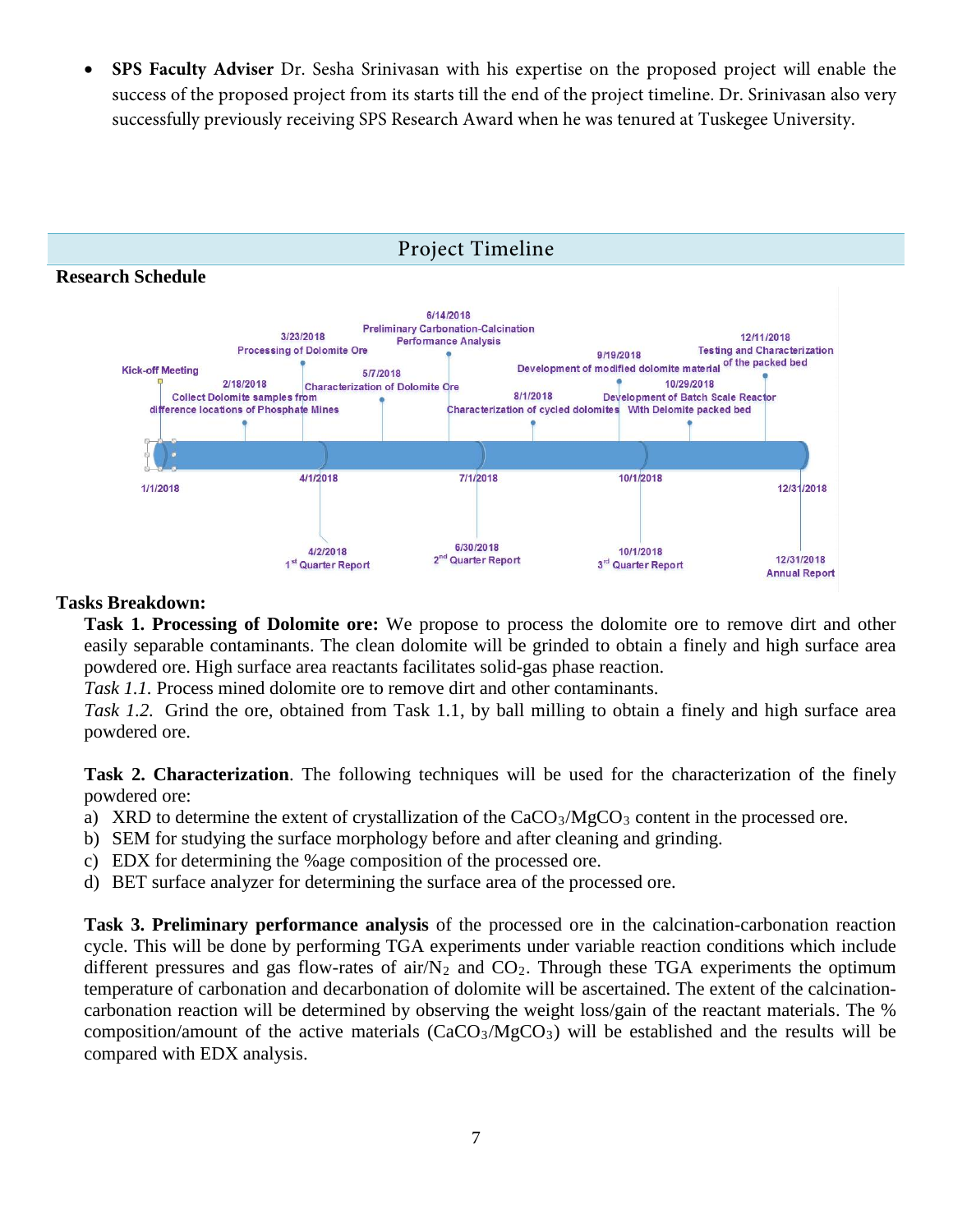**Task 4. Characterization**. The following techniques will be used for the characterization of the thermal cycled dolomite ore:

- a) XRD to determine the extent of crystallization of the  $CaCO<sub>3</sub>/MgCO<sub>3</sub>$  content in the tested ore and compare the result with that from Task 2.
- b) SEM for studying the surface morphology before and after thermal cycling.
- c) BET surface analyzer for determining the surface area of the ore after thermal testing.

#### **Task 5. Development of modified dolomite material**:

The carbonation reaction is thermodynamically favored, however it is extremely slow in nature and the challenge may be to speed up the reaction. In this task, we plan to develop a hybrid dolomite system with dopants or supports that introduces defect crystal lattice in the active materials which would increase chemical reactivity of the mined dolomite and improve the reaction kinetics.

*Task 5.1.* Develop modified dolomite and investigate its effect on the reactivity of the dolomite ore during carbonation.

*Task 5.2.* Use alkali metal carbonates as dopants. Subject the mixed metal carbonates to pyrolysis to get molecularly dispersed mixed oxides. The molecularly dispersed mixed alkali metal doped Calcium and magnesium oxides possess high degree of defect crystals providing excellent chemical reactivity.

*Task 6. Costing and Economic Analysis:* Estimates of the capital and operating expenses for the processing of the mined dolomite ore will be developed. From the size and operating conditions equipment costs will be estimated using the Aspen Process Economic Analyzer module. This module will generate preliminary estimates for the total capital investment and the operational costs to make the dolomite ore suitable as thermochemical/ $CO<sub>2</sub>$  sequestration materials.

## Budget Justification

The SPS budget we request \$2000 to cover the materials and supplies required for the proposed project. We will buy chemicals, solvents, acids, crucibles, TGA pans, glassware and tubes to execute the project.

We have also requested from Florida Industrial and Phosphate Research Institute for additional budget to pay for undergraduate students' salaries and they agreed to support the two students Danah and Waytt if we secure \$2000 SPS Chapter Research Award.

## Bibliography

- [1] S.J. Van Kauwenbergh, J.B. Cathcart, G.H. McClellan, Mineralogy and Alteration of the Phosphate Deposits of Florida, U.S. Geological Survey Bulletin, Pages 1-26, 1914.
- [2] Five Year (2011-2016) Strategic Plan of Florida Industrial and Phosphate Research Institute (FIPR), 48 pages, February 2011, Updated May 2014.
- [3]<sup>\</sup> ITP Mining: Energy and Environmental Profile of the U.S. Mining Industry, Chapter 8: Phosphates, Pages 8-1 to 8-16, December 2002.
- [4] K.E. Kakosimos, G. Al-Haddad, K.G. Sakellariou, C. Pagkoura, A.G. Konstandopoulos, Characterization of Qatar's surface carbonates for  $CO<sub>2</sub>$  capture and thermochemical energy storage, AIP Conference Proceedings, 1850, 090003 (pages 1-6), 2017.
- [5] J.A. Perlinger, J.E. Almendinger, N.R. Urban, S.J. Eisenreich, Groundwater Geochemistry of Aquifer Thermal Energy Storage: Long-Term Test Cycle, Water Resources Research, 23, 12, pages 2215-2226, 1987.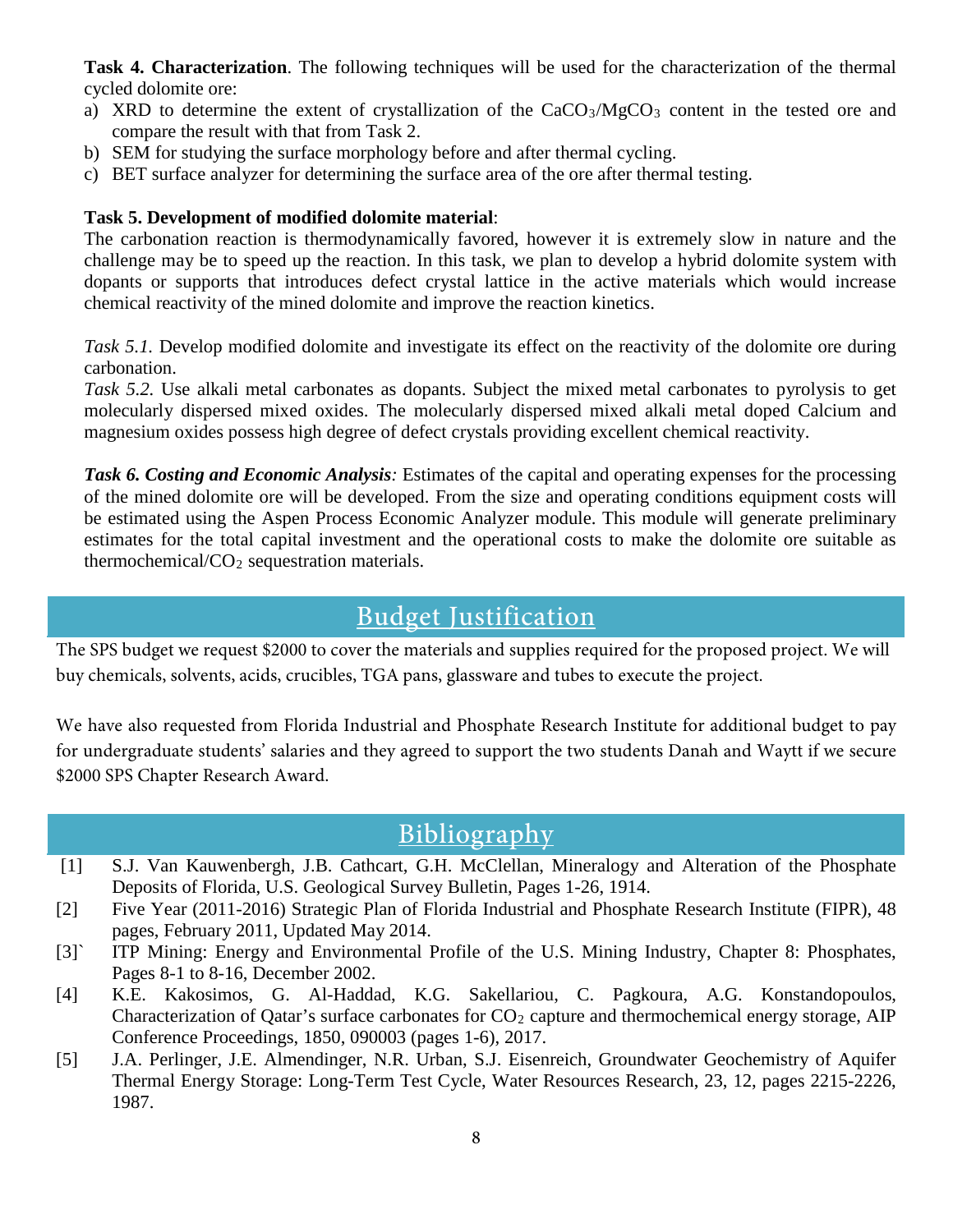- [6] B. Metz, O. Davidson, H. de Conlinck, M. Loos, L. Meyer, IPCC Special Report on Carbon Dioxide Capture and Storage, Cambridge University Press, ISBN: 13-978-0-521-86643-9, 428 pages, 2005.
- [7] B.R. Stanmore, P. Gilot, Review-Calcination and Carbonation of Limestone during Thermal Cycling for CO2 Sequestration, Fuel Processing Technology, 86, 1701-1743, 2005.
- [8] D. Latchman, Carbon Dioxide Capture from Fossil Fuel Power Plants using Dolomite, Graduate Thesis and Dissertation, 43 pages, 2010.
- [9] Z. Chen, H.S. Song, M. Portillo, C.J. Lim, J.R. Grace, E.J. Anthony, Long-Term Calcination/Carbonation Cycling and Thermal Pretreatment for  $CO<sub>2</sub>$  Capture by Limestone and Dolomite, Energy & Fuels, 23, 1437-1444, 2009.
- [10] K. Wang, X.Hu, P. Zhao, Z. Yin, Natural Dolomite Modified with Carbon Coating for Cyclic Hightemperature CO2 Capture, Applied Energy, 165, 14-21, 2016.
- [11] B. Arstad, A. Lind, K.A. Andreassen, J. Pierchala, K. Thorshaug, R. Blom, In-situ XRD Studies of Dolomite based CO2 Sorbents, Energy Procedia, 63, 2082-2091, 2014.
- [12] L. Goldfarb, C.M. Swelgart, Heat Storage System, United States Patent, 4,447,347, May 8, 1984.
- [13] W. Syx, Process of Producing Burnt Dolomite, United States Patent, 2,380,480, July 31, 1945.
- [14] Tanvir E. Alam, Experimental Investigation of Encapsulated Phase Change Materials for Thermal Energy Storage, Graduate Thesis and Dissertation, 112 pages, 2015.
- [15] C. [Wickramaratne,](http://proceedings.asmedigitalcollection.asme.org/solr/searchresults.aspx?author=Chatura+Wickramaratne&q=Chatura+Wickramaratne) F. [Moloney,](http://proceedings.asmedigitalcollection.asme.org/solr/searchresults.aspx?author=Francesca+Moloney&q=Francesca+Moloney) T. [Pirasaci,](http://proceedings.asmedigitalcollection.asme.org/solr/searchresults.aspx?author=Tolga+Pirasaci&q=Tolga+Pirasaci) R. [Kamal,](http://proceedings.asmedigitalcollection.asme.org/solr/searchresults.aspx?author=Rajeev+Kamal&q=Rajeev+Kamal) D.Y. [Goswami,](http://proceedings.asmedigitalcollection.asme.org/solr/searchresults.aspx?author=D.+Y.+Goswami&q=D.+Y.+Goswami) E. [Stefanakos,](http://proceedings.asmedigitalcollection.asme.org/solr/searchresults.aspx?author=Elias+Stefanakos&q=Elias+Stefanakos) J. [Dhau,](http://proceedings.asmedigitalcollection.asme.org/solr/searchresults.aspx?author=Jaspreet+Dhau&q=Jaspreet+Dhau) Experimental Study on Thermal Storage Perfance of cylindrically Encapsulated PCM in a Cylindrical Storage Tank with Axial Flow, ASME Conference Proceedings, ISBN: 978-0-7918-5021-3, Paper No. POWER2016-59427, pp. V001T06A014, 8 pages, 2016.
- [16] K. Kyaw, M. Kanamori, H. Matsuda, M. Hasatani, Study of Carbonation Reactions of Ca-Mg Oxides for High Temperature Energy Storage and Heat Transformation, Journal of Chemical Engineering of Japan, 29, 01, 112-118, 1996.
- [17] B. Sarrion, J.M. Valverde, A. Perjon, L. Perez-Maqueda, P.E. Sanchez-Jimenez, On the Multicycle Activity of Natural Limestone/Dolomite for Thermochemical Energy Storage of Concentrated Solar Power, Energy Technology, 4, 1013-1019, 2016.
- [18] S. Yamashita, Y. Sugie, H. Kita, Synthesis of Magnesium Based Layered Hydroxide Salt and its Chemical Heat Storage Properties, Advanced Materials Research, 1101, 268-271, 2015.
- [19] M. Felderhoff, R. Urbanczyk, S. Peil, Thermochemical heat storage for high temperature applications– A review, Green, 3, 113-123, 2013.
- [20] O. Myagmarjav, J. Ryu, Y. Kato, Reaction rate enhancement of chemical heat storage material by lithium bromide for chemical heat pump, In Massive Energy Storage for the Broader Use of Renewable Energy Sources: An ECI Conference, 2013. 8.
- [21] J. S. Dhau, D. Y. Goswami, C. Jotshi, E. Stefanakos, Encapsulation of Thermal Energy Storage Media, 2017.
- [22] T. E. Alam, J. S. Dhau, D. Y. Goswami, E. Stefankos, Macroencapsulation and Characterization of Phase Change Materials for Latent Heat Thermal Energy Storage Systems, Applied Energy, 154, 92- 101, 2015.
- [23] Y. Goswami, C. Jotshi, E. Stefanakos, Jaspreet S. Dhau, Advanced Thermal Energy Storage Media; US2015/036105, 2015.
- [24] Man Su Lee, Theoretical Studies of UT-3 Thermochemical Hydrogen Production Cycle and Development of Calcium Oxide Reactant for UT-3 Cycle and Carbon Dioxide Capture, Doctoral Thesis and Dissertation, University of South Florida, 147 pages, 2008.
- [25] U.S. Department of Energy Quarterly Progress Report for the DOE grant DE-FG36-04GO14224, Sesha Srinivasan, Lee Stefanakos, Yogi Goswami et al, 28 pages, project period: May 19, 2004-August 31, 2009; Report Date: July 31, 2008.